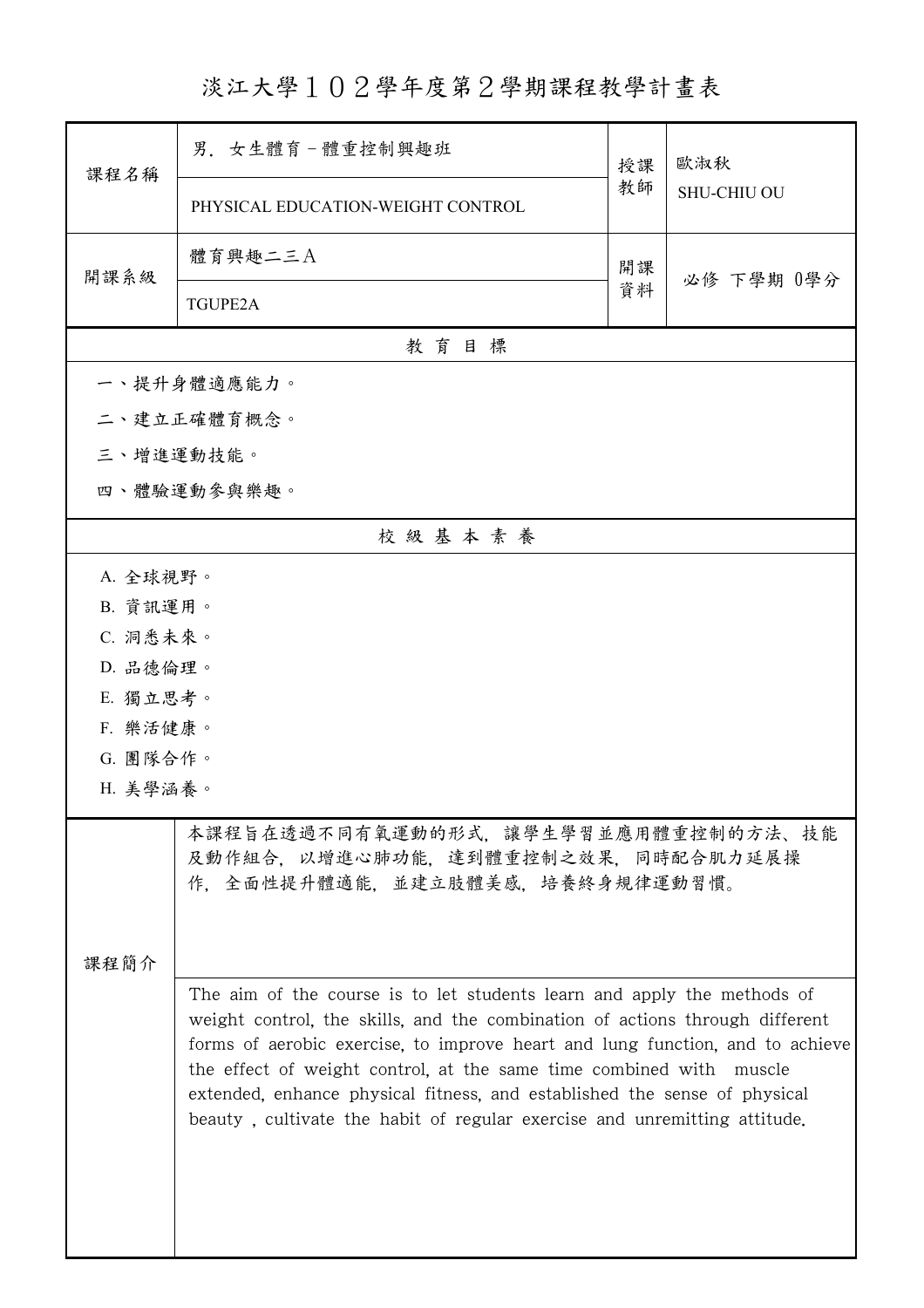本課程教學目標與目標層級、校級基本素養相關性

一、目標層級(選填): (一)「認知」(Cognitive 簡稱C)領域:C1 記憶、C2 瞭解、C3 應用、C4 分析、 C5 評鑑、C6 創造 (二)「技能」(Psychomotor 簡稱P)領域:P1 模仿、P2 機械反應、P3 獨立操作、 P4 聯結操作、P5 自動化、P6 創作 (三)「情意」(Affective 簡稱A)領域:A1 接受、A2 反應、A3 重視、A4 組織、 A5 內化、A6 實踐 二、教學目標與「目標層級」、「校級基本素養」之相關性:

 (一)請先將課程教學目標分別對應前述之「認知」、「技能」與「情意」的各目標層級, 惟單項教學目標僅能對應C、P、A其中一項。

 (二)若對應「目標層級」有1~6之多項時,僅填列最高層級即可(例如:認知「目標層級」 對應為C3、C5、C6項時,只需填列C6即可,技能與情意目標層級亦同)。

 (三)再依據所訂各項教學目標分別對應其「校級基本素養」。單項教學目標若對應 「校級基本素養」有多項時,則可填列多項「校級基本素養」。 (例如:「校級基本素養」可對應A、AD、BEF時,則均填列。)

| 序              |                                                                                     |                                                                                                                 | 相關性            |            |  |  |
|----------------|-------------------------------------------------------------------------------------|-----------------------------------------------------------------------------------------------------------------|----------------|------------|--|--|
| 號              | 教學目標(中文)<br>教學目標(英文)                                                                |                                                                                                                 | 目標層級           | 校級基本素養     |  |  |
|                | 1 1.認識並理解體重控制與健康體適<br>1. Understanding Weight<br>能<br>Control and Physical Fitness. |                                                                                                                 | C <sub>4</sub> | EF         |  |  |
| $\overline{2}$ | 2.學習並應用體重控制各種方<br>法、技能及動作組合                                                         | 2. Learn to do various steps,<br>techniques and choreography.                                                   | P <sub>6</sub> | EF         |  |  |
| $\overline{3}$ | 3.提升學生的體適能.<br>維持理想體<br>重.享受運動樂趣                                                    | 3. Enhance students physical<br>fitness, maintain an ideal<br>weights and enjoy sport.                          | <b>P5</b>      | <b>FH</b>  |  |  |
| $\overline{4}$ | 4.培養終身運動習慣,<br>理解並接受<br>自我理想體型與體重                                                   | 4. Cultivate a lifelong regular<br>exercise habbit, to understand<br>and accept self ideal shape<br>and weight. | A6             | <b>EFH</b> |  |  |
| 5 <sup>5</sup> | 5. 能與人互動、合作練習                                                                       | 5.To interact and cooperate<br>with others.                                                                     | A6             | <b>FH</b>  |  |  |
| 6              | 6.能觀察他人, 分析動作正確<br>性、並欣賞力與美之表現                                                      | 6.Can observe others, analyze<br>movement exactness and<br>appreciate strength and<br>beautiful manifestation.  | C4             | <b>EFH</b> |  |  |
| 教學目標之教學方法與評量方法 |                                                                                     |                                                                                                                 |                |            |  |  |
| 序<br>號         | 教學目標                                                                                | 教學方法                                                                                                            | 評量方法           |            |  |  |
| $\mathbf{1}$   | 1.認識並理解體重控制與健康體適<br>能                                                               | 講述、賞析                                                                                                           | 上課表現           |            |  |  |
| $\overline{2}$ | 2.學習並應用體重控制各種方<br>法、技能及動作組合                                                         | 講述、賞析、實作                                                                                                        | 實作、上課表現、測驗     |            |  |  |
| $\overline{3}$ | 3.提升學生的體適能,<br>維持理想體<br>重. 享受運動樂趣                                                   | 講述、模擬、實作                                                                                                        | 實作、上課表現        |            |  |  |
| $\overline{4}$ | 4.培養終身運動習慣,<br>理解並接受<br>自我理想體型與體重                                                   | 講述、賞析、實作                                                                                                        | 實作、上課表現        |            |  |  |
| 5              | 5. 能與人互動、合作練習                                                                       | 講述、賞析、實作                                                                                                        | 實作、上課表現        |            |  |  |
| 6              | 6.能觀察他人, 分析動作正確<br>性、並欣賞力與美之表現                                                      | 講述、賞析                                                                                                           | 實作、上課表現        |            |  |  |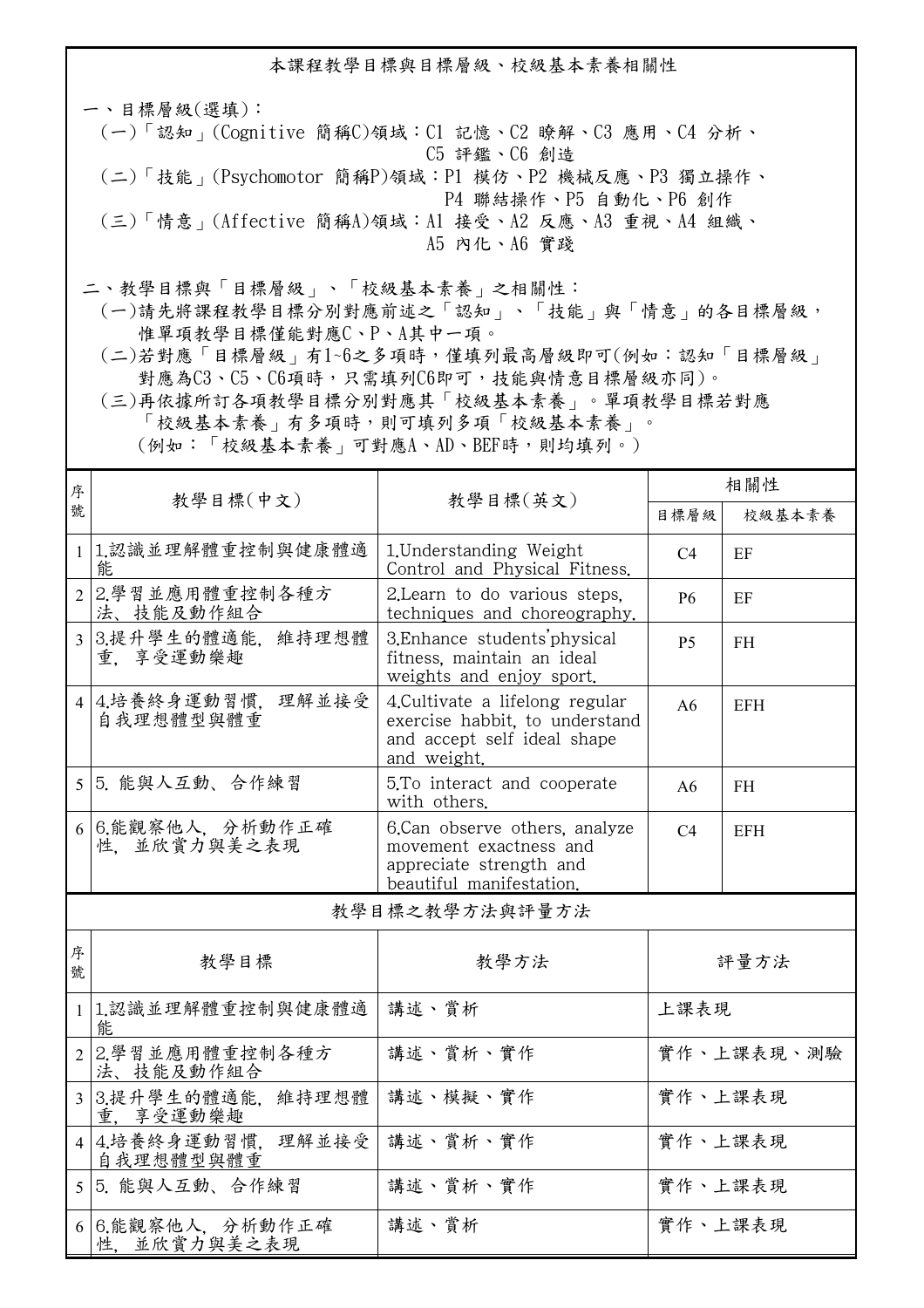| 授課進度表          |                            |                                                                                 |    |  |
|----------------|----------------------------|---------------------------------------------------------------------------------|----|--|
| 週次             | 日期起訖                       | 内 容 (Subject/Topics)                                                            | 備註 |  |
|                | $103/02/17$ ~<br>103/02/23 | 1 Introductions & Master class.                                                 |    |  |
| $\overline{2}$ | $103/02/24$ ~<br>103/03/02 | 2 Move Ur Feet!                                                                 |    |  |
| 3              | $103/03/03$ ~<br>103/03/09 | 3 Step by Step                                                                  |    |  |
| Δ              | $103/03/10$ ~<br>103/03/16 | 4 NTC Training Club                                                             |    |  |
| 5              | $103/03/17$ ~<br>103/03/23 | 5 NTC Training Club                                                             |    |  |
| 6              | $103/03/24$ ~<br>103/03/30 | 6 NTC Training Club                                                             |    |  |
| 7              | $103/03/31$ ~<br>103/04/06 | 7 NTC Training Club                                                             |    |  |
| 8              | $103/04/07$ ~<br>103/04/13 | 8 Interval Training                                                             |    |  |
| 9              | $103/04/14$ ~<br>103/04/20 | 9 Interval Training (NTC Training Club Demo)                                    |    |  |
| 10             | $103/04/21$ ~<br>103/04/27 | 期中考試週                                                                           |    |  |
| 11             | $103/04/28$ ~<br>103/05/04 | 11 Fitness Test                                                                 |    |  |
| 12             | $103/05/05$ ~<br>103/05/11 | 12 Step 2*2                                                                     |    |  |
| 13             | $103/05/12$ ~<br>103/05/18 | 13 Step 4*4                                                                     |    |  |
| 14             | $103/05/19$ ~<br>103/05/25 | 14 It's My Step(Step Demo)                                                      |    |  |
| 15             | $103/05/26$ ~<br>103/06/01 | 15 1st PE Examinations (Verification)                                           |    |  |
| 16             | $103/06/02$ ~<br>103/06/08 | 16 2ed PE Examinations (Performace)                                             |    |  |
| 17             | $103/06/09$ ~<br>103/06/15 | 17 PE_Make-Up Examinations                                                      |    |  |
| 18             | $103/06/16$ ~<br>103/06/22 | 期末考試週                                                                           |    |  |
| 修課應<br>注意事項    |                            | 1.需穿著運動服裝及球鞋。<br>2.請假請依學校規定辦理:<br>(1)曠課6節者, 予以扣考<br>(2)缺課總時數達該科授課時數1/3學期成績以零分計算 |    |  |
|                | 教學設備                       | (無)                                                                             |    |  |
| 教材課本           |                            |                                                                                 |    |  |
|                | 參考書籍                       |                                                                                 |    |  |